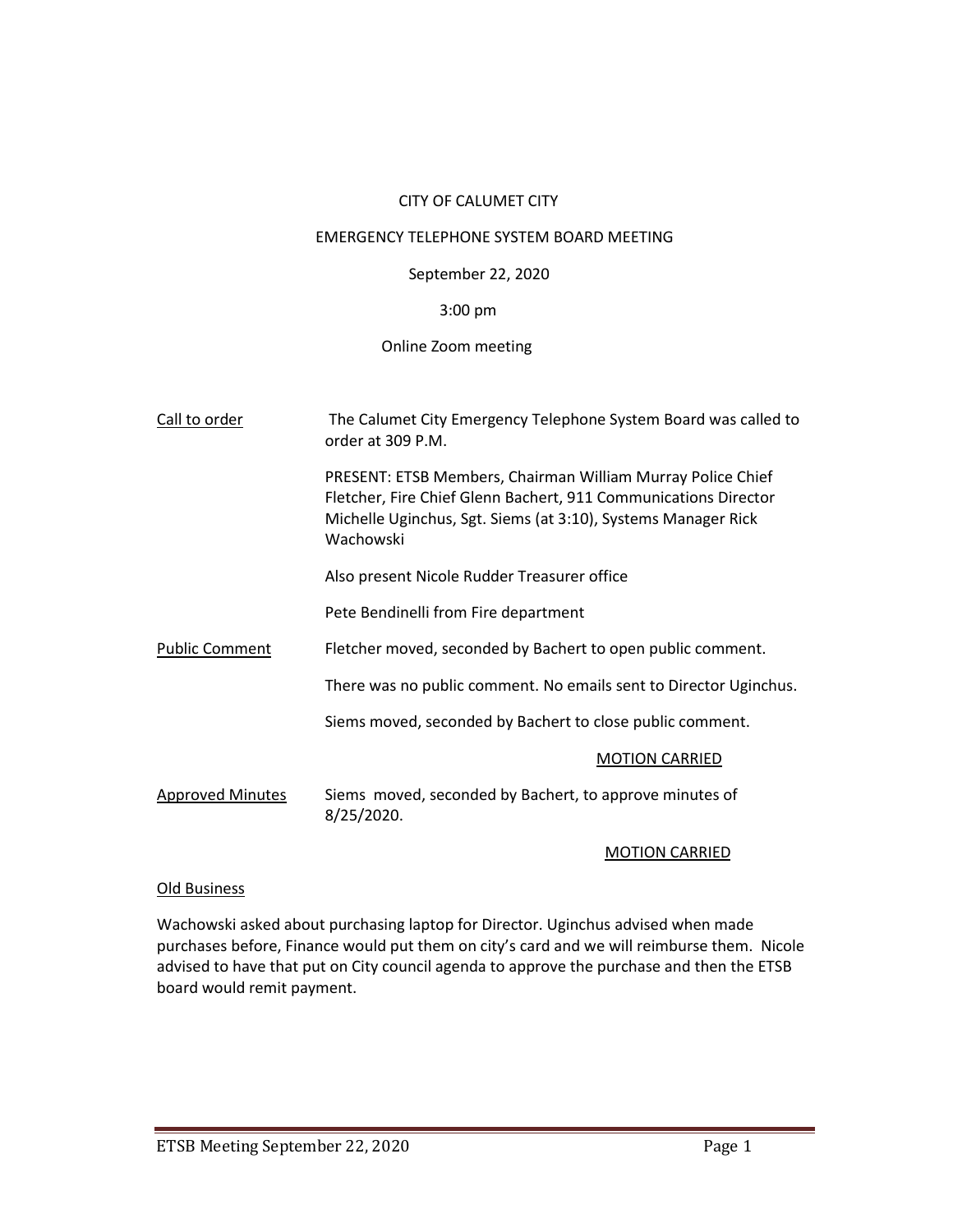#### New Business

Discussed the replacement of ESDA Director on ETSB board. Murray advised has not spoken with Mayor yet to see if an designee will be appointed. Will have information next meeting.

Treasurer's Report Nicole Rudder was present from the Treasurer's office.

Rudder discussed payments and statements for the last month. Rudder advised that a payment was made to Paramedic/Ambulance this month and brings the amount down. Rudder also advised will be getting ready for 2020 audit in November.

Motion to approve the city treasure to pay RCN Technologies in the amount of \$12.999.80 for modems for the fire department. Bachert explained was to upgrade modems in fire department vehicles.

Motion by Bachert, seconded by Siems

#### ROLL CALL

YEAS: 6 Murray,Fletcher,Bachert, Siems, Uginchus, Wachowski

NAYS: 0 NONE

ABSENT: 0 NONE

Motion to make monthly payments of \$731.74 to Miner electronics for managing services of the FD wireless system and to make automatic renewal for the duration of contract.

Murray wanted to advise that for next purchase need to get bids from other companies

Motion by Bachert, seconded by Siems

ROLL CALL

YEAS: 6 Murray,Fletcher,Bachert, Siems, Uginchus, Wachowski

NAYS: 0 NONE

ABSENT: 0 NONE

Approved bill listing \$ 5,591.89

| <b>Miner Electronics</b> | Contract 751-01 8/3/20  | \$1,556.00 |
|--------------------------|-------------------------|------------|
| <b>Miner Electronics</b> | Contracts 815-00 8/3/20 | \$3,930.76 |
| Language Line            | <b>August Services</b>  | \$105.13   |

Motion to approve bill listing in amount of \$5,561.14

Motion by Siems, seconded by Fletcher.